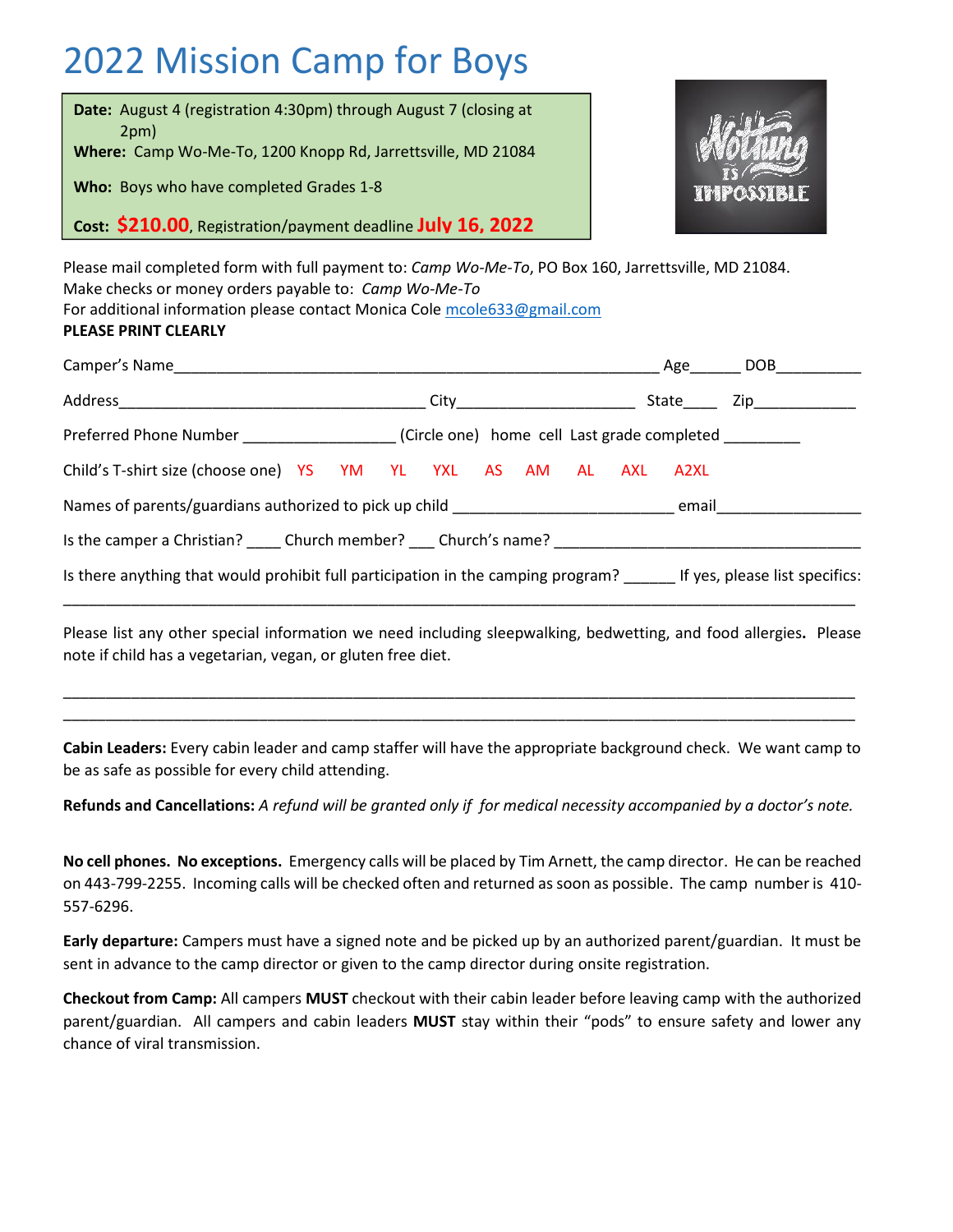#### **Personal Medical Information**

#### **Please attach a copy of the FRONT and BACK of your insurance card. Insurance information is required for Camp admission.**

|                               |                                                                                                       |                              | List any medical difficulties for which camper is currently being treated: ___________________________________  |
|-------------------------------|-------------------------------------------------------------------------------------------------------|------------------------------|-----------------------------------------------------------------------------------------------------------------|
|                               |                                                                                                       |                              | Check and give dates for conditions which the camper has experienced. asthma _______ seizures ________          |
|                               |                                                                                                       |                              | ear infections ________ heart disease ________ diabetes ________ dizziness ________ hay fever ___________       |
|                               | needed, please sign the authorization to swim at the bottom of the form and return with registration. |                              | Current medications: Fill out attached Camper's medication form and send with registration. If no medication is |
| <b>Emergency contacts:</b>    |                                                                                                       |                              |                                                                                                                 |
|                               |                                                                                                       |                              |                                                                                                                 |
|                               |                                                                                                       |                              |                                                                                                                 |
|                               |                                                                                                       |                              |                                                                                                                 |
|                               | camp's health/safety representative to issue the following non-prescription medications:              |                              | Permission for treatment. If my child becomes sick while attending any camp function, I give permission for the |
| ___ Acetaminophen (Tylenol)   |                                                                                                       | ___ Antihistamine (Benadryl) |                                                                                                                 |
| ___ Ibuprofen (Motrin, Advil) |                                                                                                       | Mild laxative (Ex-lax)       |                                                                                                                 |
| Imodium AD                    |                                                                                                       | ___ Antacid (Mylanta)        |                                                                                                                 |
| Calamine lotion               |                                                                                                       | Sore Throat Lozenge          |                                                                                                                 |
| **Parent signature            |                                                                                                       |                              | Date                                                                                                            |

#### **Authorization for medical treatment, sunscreen use and application, and media release.**

**IN CASE OF EMERGENCY**, I understand that every effort will be made to contact me. In the event I cannot be reached, I hereby give my permission to the physician selected by the adult leader in charge to secure proper treatment, which may include hospitalization, anesthesia, surgery, or injection of medications for my child.

Sunscreen containers must be clearly labeled with the camper's name and must be provided to camp staff at checkin. We highly recommend SPF 30 spray sunscreen. Campers should apply the sunscreen on their own. If assistance is needed it will be provided by camp staff ONLY if specifically, authorized.

I hereby give WMU of MD/DE and Camp Wo-Me-To permission to use any photographs or video recordings, statements and testimonial notes of my child or myself for any media, advertising, publicity, commercial, Facebook posting, or any other business purposes conducted by the WMU of MD/DE and Camp Wo-Me-To. I agree to allow them to use any images or declarations and waive all right to compensation or ownership of the materials.

I hereby give WMU of MD/DE and Camp Wo-Me-To permission to use my email as a contact for upcoming events.

Name (print): \_\_\_\_\_\_\_\_\_\_\_\_\_\_\_\_\_\_\_\_\_\_\_\_\_\_\_\_\_\_\_\_\_\_\_\_\_\_\_\_\_\_\_\_\_\_ Date: \_\_\_\_\_\_\_\_\_\_\_\_\_\_\_\_\_

**\*\*Signature**  $\overline{a}$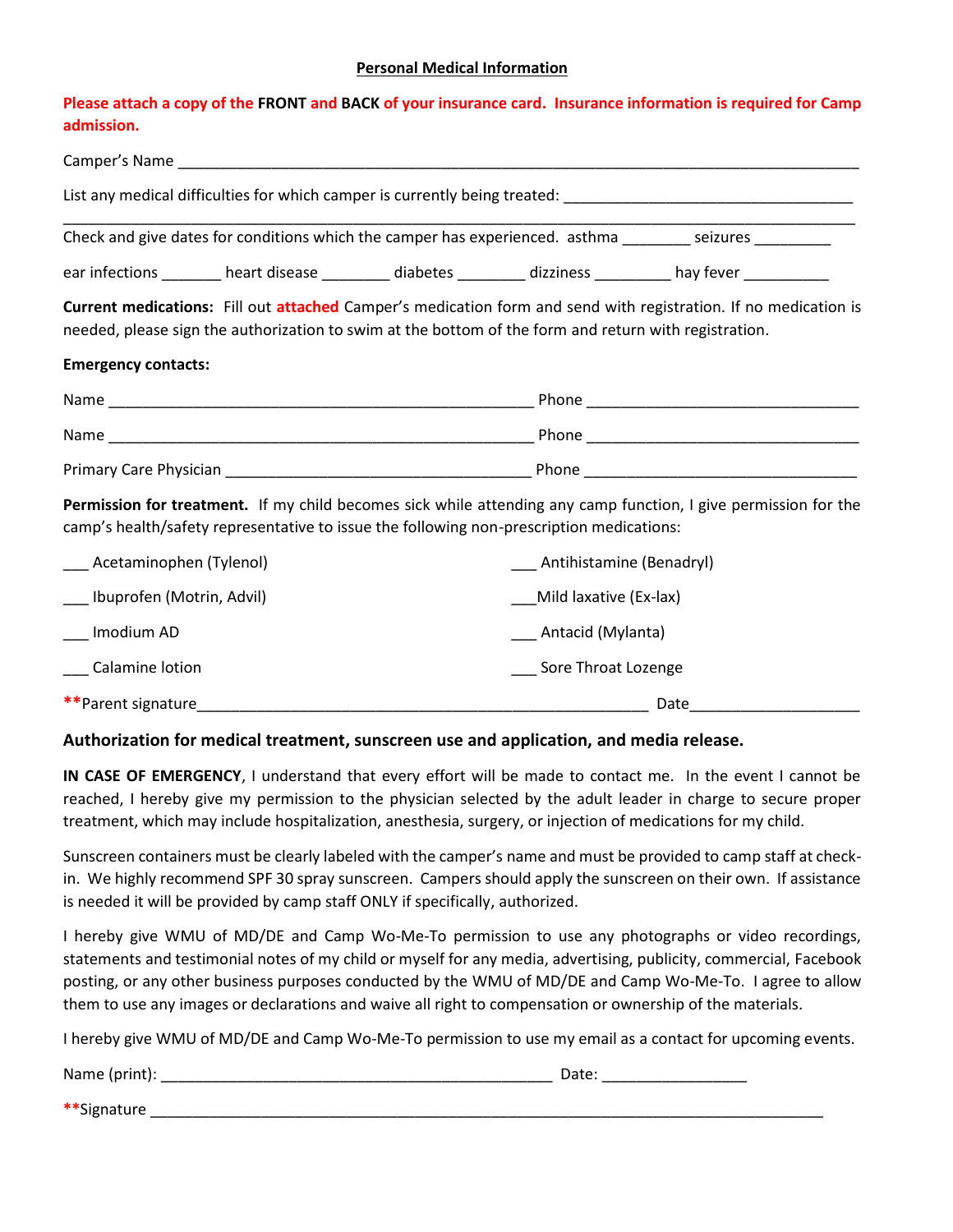Medication Form for: **\_\_\_\_\_\_\_\_\_\_\_\_\_\_\_\_\_\_\_\_\_\_\_\_\_\_\_\_\_\_\_\_\_\_\_\_\_\_\_\_\_\_\_\_\_\_\_\_\_\_\_\_\_\_\_**

|  | Cabin number (completed by doctor only):_______ |  |
|--|-------------------------------------------------|--|
|--|-------------------------------------------------|--|

| Medicine | Dosage | Morning | Noon | Evening | Other | As Needed |
|----------|--------|---------|------|---------|-------|-----------|
|          |        |         |      |         |       |           |
|          |        |         |      |         |       |           |
|          |        |         |      |         |       |           |
|          |        |         |      |         |       |           |
|          |        |         |      |         |       |           |
|          |        |         |      |         |       |           |
|          |        |         |      |         |       |           |
|          |        |         |      |         |       |           |
|          |        |         |      |         |       |           |
|          |        |         |      |         |       |           |
|          |        |         |      |         |       |           |
|          |        |         |      |         |       |           |
|          |        |         |      |         |       |           |
|          |        |         |      |         |       |           |
|          |        |         |      |         |       |           |
|          |        |         |      |         |       |           |
|          |        |         |      |         |       |           |
|          |        |         |      |         |       |           |
|          |        |         |      |         |       |           |

**Inhalers and EpiPen will remain with campers at all times.**

**Prescription medicines must be in original pharmacy packaging and will only be dispensed per doctor's instructions.**

**Non-prescription medicines must be in original packaging and will only be dispensed per package instructions.**

#### **Authorization for Swimming**

The Camp Wo-Me-To pool has a shallow water section and a deep-water section. Campers who want to swim in the deep water **must** pass a swimming test by our lifeguards. There are lifeguards on duty at all times. No camper will be allowed in the pool area without a signature below.

**Check one:** Advanced Swimmer □ Average Swimmer □ Non-Swimmer □

\_\_\_\_\_\_\_\_\_\_\_\_\_\_\_\_\_\_\_\_\_\_\_\_\_\_\_\_\_\_\_\_is granted my permission to go swimming while attending camp.

\*\*Signature of parent or guardian \_\_\_\_\_\_\_\_\_\_\_\_\_\_\_\_\_\_\_\_\_\_\_\_\_\_\_\_\_\_\_\_\_\_\_\_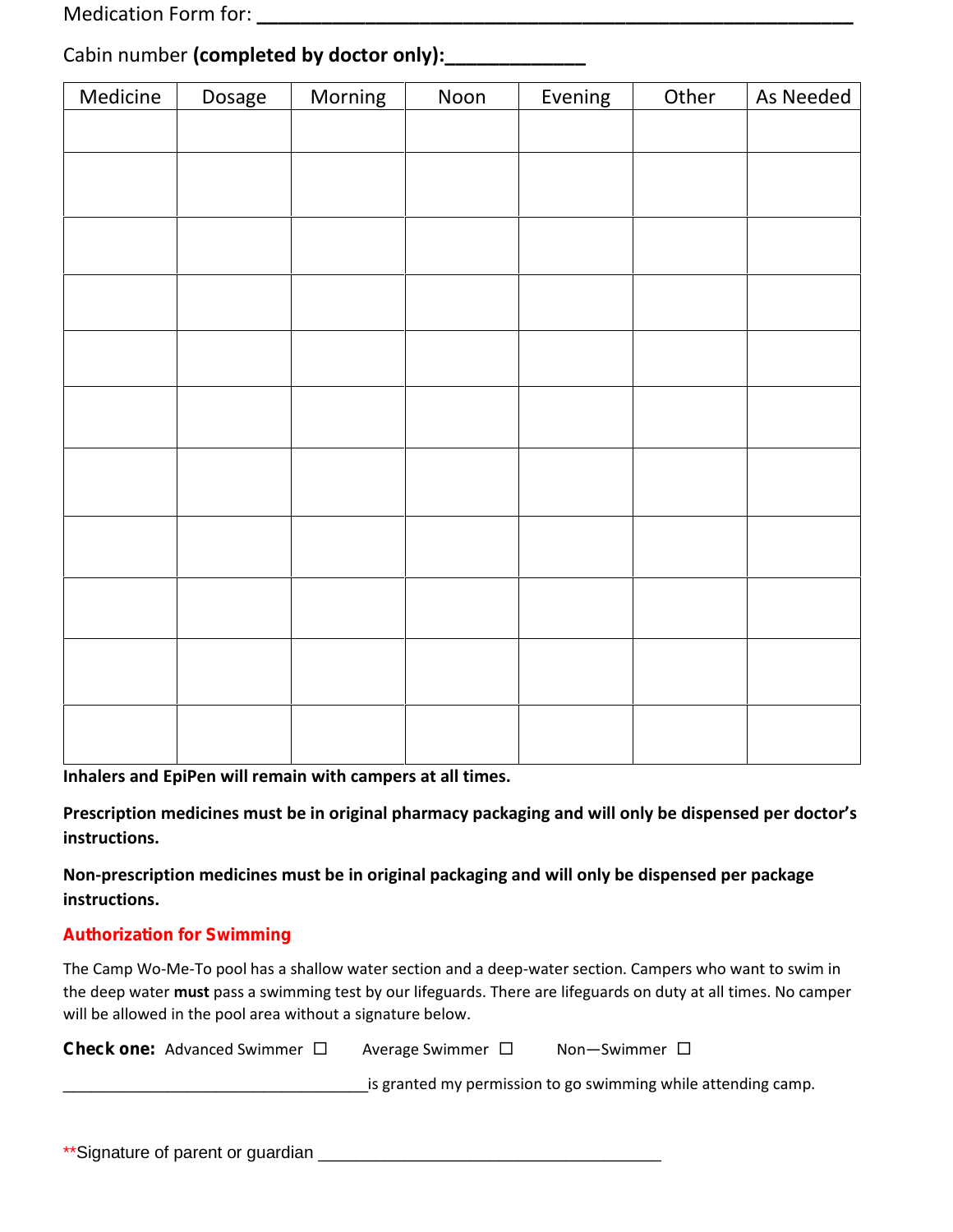## **What to Bring**

### **Boys Camp Checklist**

- $\square$  Photo of negative COVID-19 home test
- $\Box$  Bible
- $\square$  Sleeping bag or twin sheets/blanket/pillow
- $\square$  Toiletries/personal hygiene items
- $\Box$  Towels (one for bathing, one for swimming) and wash cloth
- $\square$  Swimsuit
- $\Box$  Changes of clothes/ rain jacket
- $\square$  Tennis shoes and creek shoes/strapped sandals (to be worn in shallow water)
- $\square$  Sunscreen (preferably SPF 30 spray)/insect repellent
- $\Box$  Medications (to be administered by staff only). Inhalers and EpiPen will remain with campers at all times.
- $\square$  Pencil/pen/marker
- $\square$  Flashlight
- $\Box$  Personal hand sanitizer
- □ Masks coverings (2 N95 or 2 KN95 recommended)

## **What not to bring**

- $\Box$  Money (snacks are included)
- $\square$  Electronic devices of any kind (games, music, cell phones). Tim Arnett, Camp Director, has a cell phone in case of emergency: 443-799-2255
- $\square$  Knives